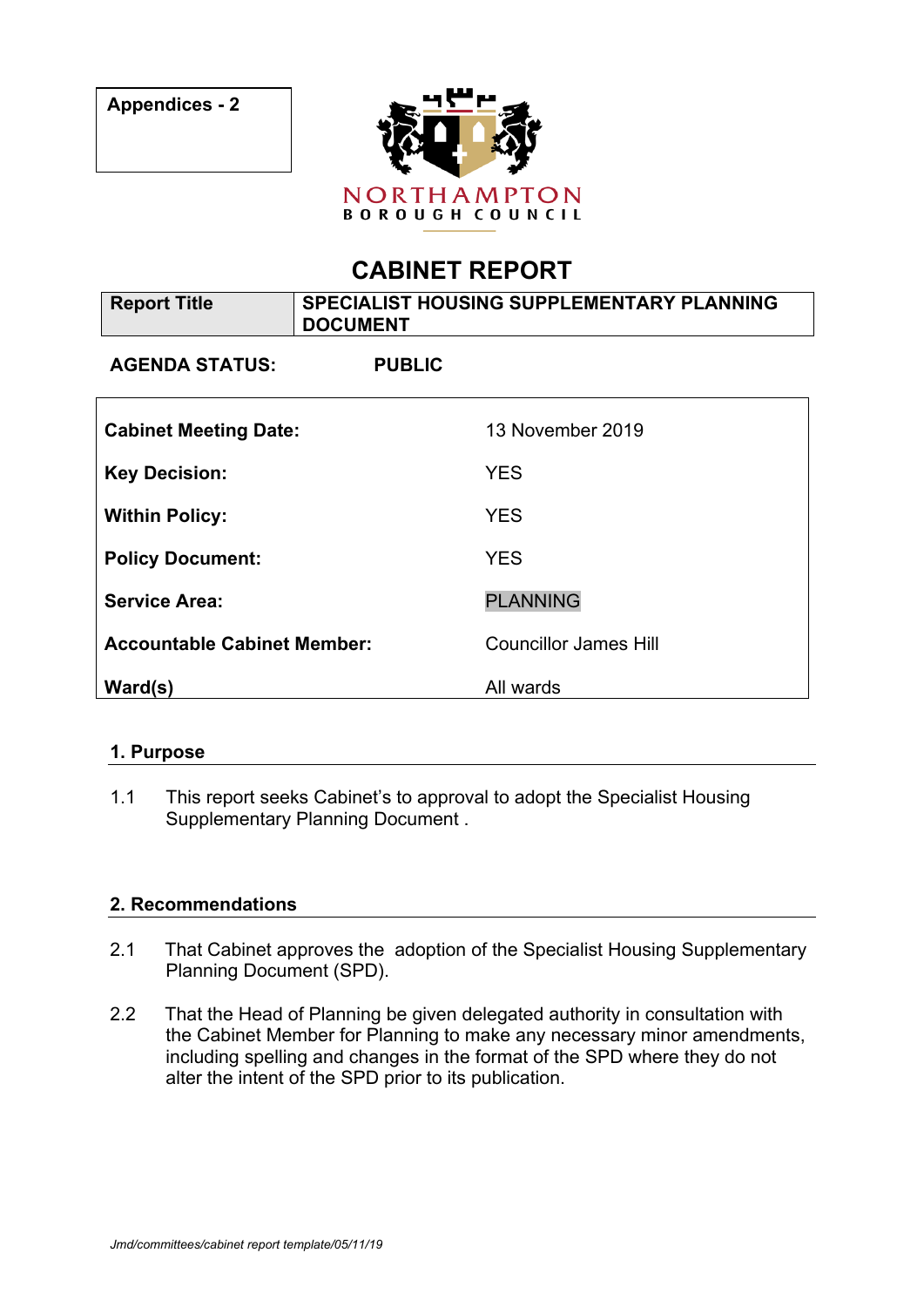#### **3. Issues and Choices**

#### **3.1 Report Background**

- 3.1.1 Section 5 of the National Planning Policy Framework (NPPF) sets out one of the key aims of the Government which is to significantly boost the supply of homes and reflect in planning policy the assessed need for those requiring affordable housing, the needs of older people and people with disabilities.
- 3.1.2 The draft submission Northampton Local Plan Part 2 sets out the housing requirements for Northampton to 2029 with policy 13 providing specific guidelines on the type, tenure and mix of housing needed. The policy also supports the delivery of specialist and accessible housing and sets out the necessary requirements for wheelchair user dwellings.
- 3.1.3 The West Northamptonshire Joint Core Strategy (WNJCS), adopted in 2014, also contains policies relating to housing. Policy H1 in particular stipulates that new housing across West Northamptonshire will provide for a mix of house types, sizes and tenures to cater for different accommodation needs including the needs of older people and vulnerable groups. The WNJCS also sets out a requirement of 35% affordable housing on developments of 15 or more dwellings.
- 3.1.4 The Specialist Housing SPD provides further evidence on the need, justification for and implementation of specialist housing delivery. Once adopted the Specialist Housing SPD would be a material consideration in the determination of planning applications.

## **3.2 Issues**

- 3.2.1 The main issues related to the Specialist Housing SPD were raised in a report to Cabinet on 24 July 2019. Those issues are not repeated here.
- 3.2.2 As agreed at Cabinet on 24 July 2019, a consultation was held for 8 weeks between 8 August and 3 October 2019. The consultation was open to statutory consultees, stakeholders and members of the public who could view and make comments on the draft Specialist Housing SPD.
- 3.2.3 Three responses to the consultation were received: one relating to services for people with disabilities, one confirming no comments and a further relating to security measures in specialist housing developments. As such, an amendment to the Specialist Housing SPD has been made reflecting the need for developers to demonstrate compliance with high levels of security so that vulnerable residents feel safe in their homes.
- 3.2.4 A further amendment has been made relating to the revision of Building Regulation specification for 'age restricted / age exclusive independent accommodation'. The amendment allows the above type of specialist housing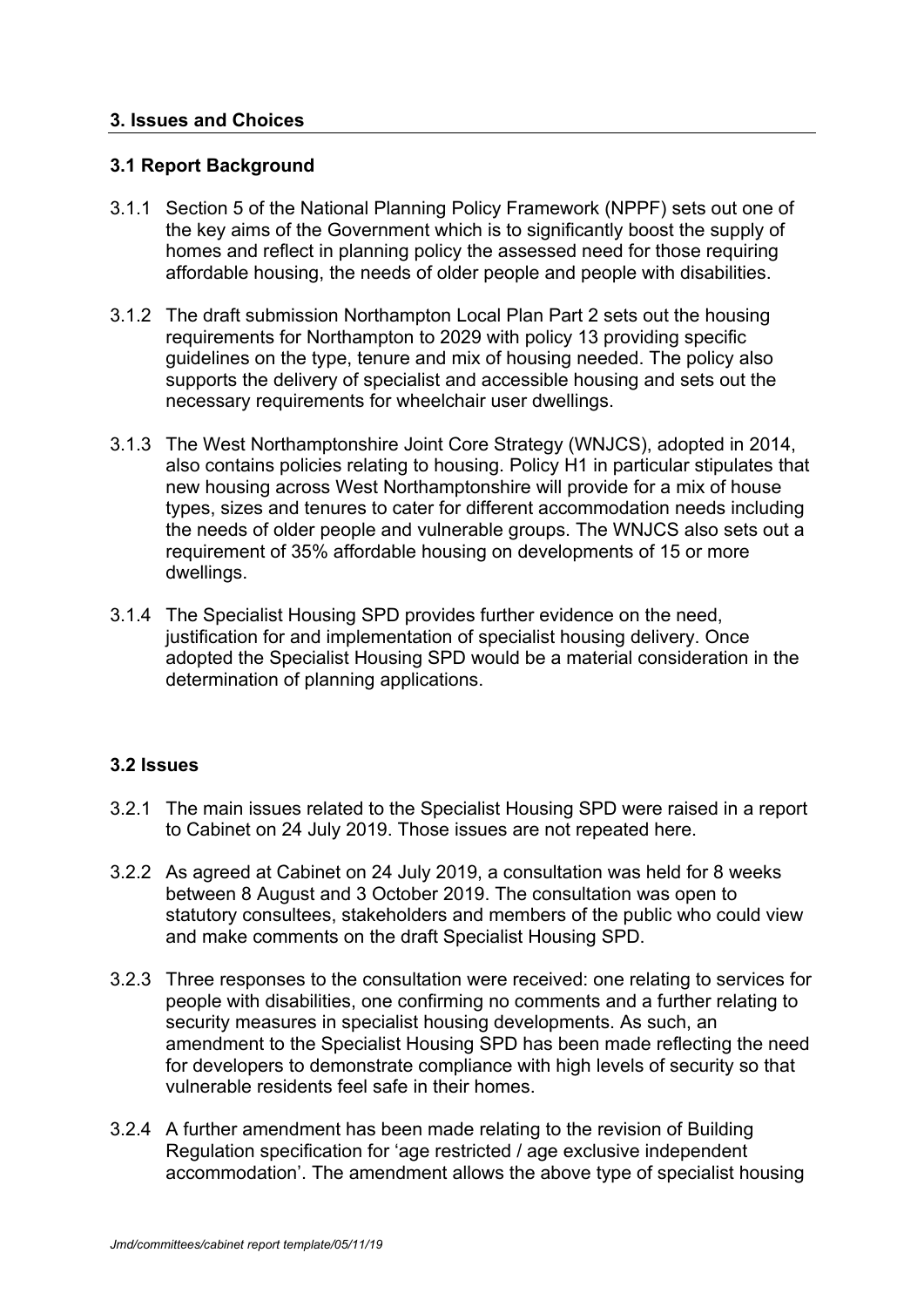to be built to Category M4(1) (Visitable dwellings) standards; allowing developers some flexibility when delivering this type of housing.

3.2.5 A number of other small non-material amendments have been made which do not alter the principle of specialist housing delivery.

# **3.3 Choices (Options)**

#### **Option 1: Agree to the recommendation**

- 3.3.1 If Cabinet approves the adoption of the Specialist Housing SPD the Council will be able to use the evidence contained within the SPD to help guide development of specialist housing.
- 3.3.2 The benefit of having a Specialist Housing SPD in place is that it provides the principles and justifications for delivering specialist housing for both developers and Northampton Borough Council's Development Management team. The SPD provides all relevant data and requirements for delivery in one place, making the need for specialist housing transparent.

#### **Option 2: Do not agree the recommendation**

3.3.3 If Cabinet does not approve the adoption of the Specialist Housing SPD, it will be much harder for the Council to guide the provision of Specialist Housing in Northampton and the amount and quality of provision may, as a consequence, be lower.

## **4. Implications (including financial implications)**

## **4.1 Policy**

4.1.1 The draft Specialist Housing SPD does not introduce any new planning policies and therefore the Local Development Scheme will not need to be altered. The SPD will relate to existing policies H1 (Housing density and mix and type of dwellings) and H2 (Affordable housing) of the West Northamptonshire Joint Core Strategy, and to policy 13 (Type and mix of housing) of the Submission Draft Northampton Local Plan Part 2.

## **4.2 Resources and Risk**

4.2.1 Sufficient resources have been incorporated into the budget for 2019/20 to fund the remaining stages of the SPD preparation.

## **4.3 Legal**

4.3.1 Supplementary Planning Documents provide additional guidance on matters covered by Development Plan Documents. They are not part of the statutory Development Plan, unlike Development Plan Documents. However, Supplementary Planning Documents form part of the Local Development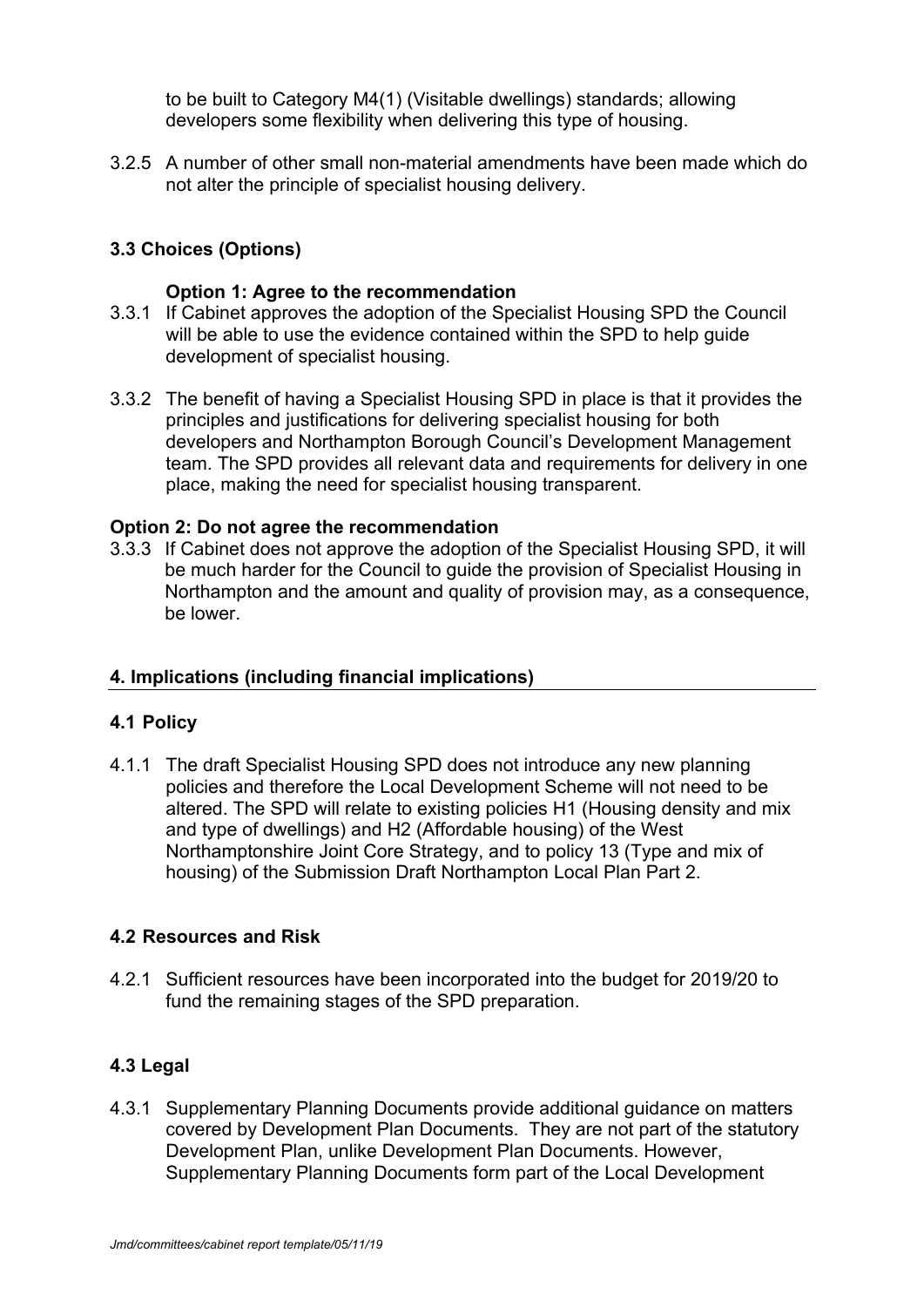Framework, and will be a material consideration in determining planning applications.

4.3.2 The Specialist Housing SPD has been prepared in accordance with the provisions set out in the Planning and Compulsory Purchase Act 2004 and the Town and Country Planning (Local Planning) (England) Regulations 2012.

# **4.4 Equality and Health**

4.4.1 An Equalities Impact Assessment has recently been carried for the draft Northampton Local Plan Part 2 (LPP2). As this SPD is being prepared to provide guidance to those involved in the delivery of specialist housing and does not propose new policies in addition to those included within the draft LPP2, the Equalities Impact Assessment undertaken for the draft LPP2 is also relevant for this SPD. The Equalities Impact Assessment is available at: https://www.northampton.gov.uk/info/200205/planning\_for\_the\_future/1746/

## **4.5 Consultees (Internal and External)**

4.5.1 Letters and emails were sent to 511 contacts on the Planning Policy consultee database including statutory consultees, councillors, neighbouring authorities and those with an interest in specialist housing.

#### **4.6 How the Proposals deliver Priority Outcomes**

4.6.1 The Specialist Housing SPD will provide guidance to those involved in the delivery of specialist housing. Northampton's Corporate Plan 2018-20 includes strategic priorities which seek to build stronger and more resilient communities, and support vulnerable people to achieve their full potential. Therefore delivering the right homes in the right locations is essential to meet the housing needs of Northampton's residents.

#### **4.7 Environmental Implications (including climate change issues)**

- 4.7.1 The draft Specialist Housing SPD provides further evidence and guidance on the types of specialist housing needed in Northampton and does not introduce any new planning policies. Consequently this SPD does not discuss environmental implications (including climate change issues) as the policies contained in the emerging Northampton Local Plan Part 2 will be assessed on their climate change impact.
- 4.7.2 Any new specialist housing development will need to adhere to policies in Development Plan Documents which include those on sustainable design and other environmental / climate change matters.

#### **4.8Other Implications**

4.8.1 There are no other implications arising directly from the proposals in this report.